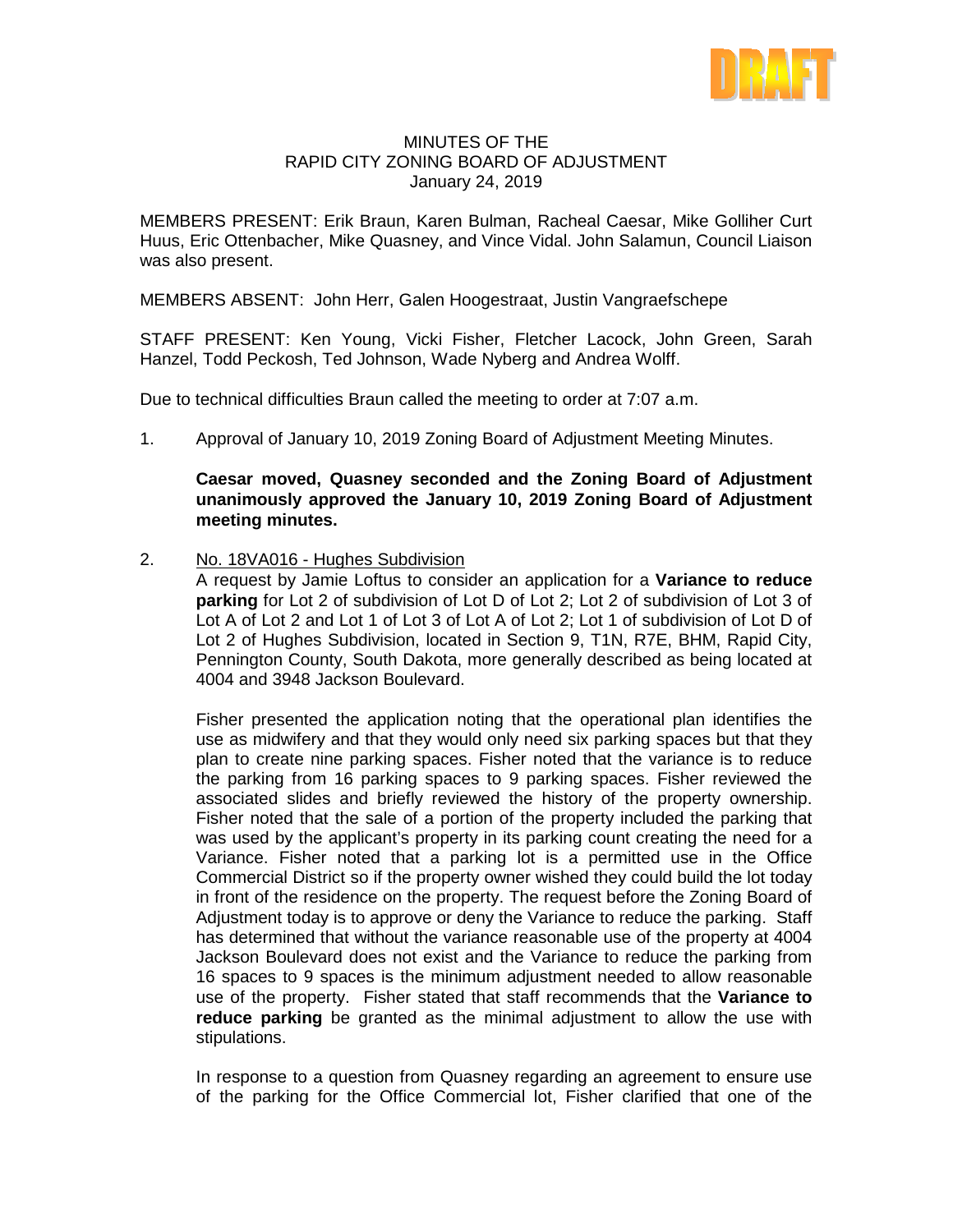

stipulations of approval requires the creation and approval of such a lease agreement.

In response from to a question from Caesar regarding the use of the property as a rental property, Fisher stated that the property is currently rented, noting that the access of the residential garage will be retained.

**Caesar moved, Quasney seconded and the Zoning Board of Adjustment approved that based on Criteria # 2 the Variance request to allow 9 parking spaces in lieu of 16 required spaces with stipulations.**

- **1. Prior to issuance of a Building Permit, a parking lease between Lot 2 of subdivision of Lot D of Lot 2; Lot 2 of subdivision of Lot 3 of Lot A of Lot 2 and Lot 1 of Lot 3 of Lot A of Lot 2 and Lot 1 of subdivision of Lot D of Lot 2 of Hughes Subdivision, located in Section 9, T1N, R7E, BHM, Rapid City, Pennington County, South Dakota shall be recorded;**
- **2. Prior to issuance of a Building Permit, the site plan shall be revised to show the pavement of the approach and access aisle, or a Variance shall be obtained;**
- **3. Prior to issuance of a Building Permit, the site plan shall be revised to show all aisles in the parking area constructed with a minimum width of 26 feet, or a Variance shall be obtained**
- **4. Prior to issuance of a Building Permit, the site plan shall be revised to show a minimum 24 foot wide approach**
- **5. Prior to issuance of a Building Permit, the site plan shall be revised to show pedestrian access between the parking area and the midwifery;**
- **6. Prior to issuance of a Building Permit, site plans shall be revised to show an underdrain for the water quality pond on the property;**
- **7. Prior to issuance of a Building Permit, a Right-of-Way permit form the South Dakota Department of Transportation shall be obtained prior to any reconstruction of the approach and any construction in the Jackson Boulevard right-of-way; and,**
- **8. Prior to issuance of a Building Permit, a Conditional Use Permit to allow a parking structure in the Office Commercial District shall be reviewed and approved; and,**
- **9. The Variance to allow 9 off-street parking spaces in lieu of 16 spaces required for a medical clinic shall be allowed for a midwifery at 4004 Jackson Boulevard. Any expansion of this use or change of use shall require review and approval of an additional Variance. (8 to 0 with Braun, Bulman, Caesar, Golliher, Huus, Ottenbacher, Quasney and Vidal voting yes and none voting no)**
- 3. No. 18VA017 Schamber Subdivision

A request by KTM Design Solutions, Inc for Triple R Corporation to consider an application for a **Variance of Lot 1AR To reduce the front yard setback for a Single Family Residence from 20 feet to 5.5 feet; To reduce the rear yard setback for a Single Family Residence from 25 feet to 7.53 feet.; To reduce the front yard setback for an accessory building from 35 feet to 6 feet; To reduce the side yard setback for an accessory structure from 8 feet to 1.5**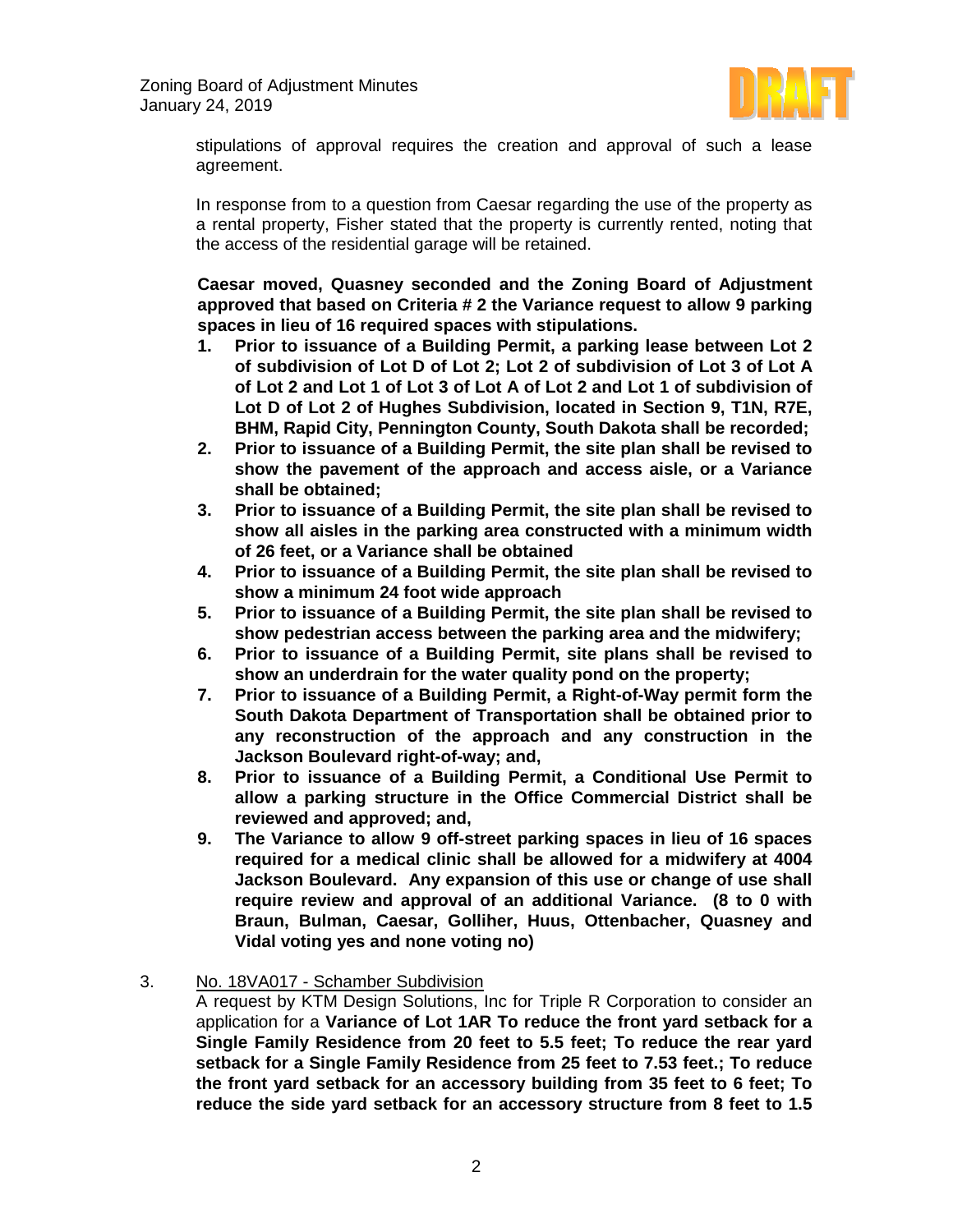

**feet; To reduce the minimum lot size for a single family residence from 6,500 square feet to 5,294.8 square feet; for Lot 2AR To reduce the minimum lot size for a duplex from 8,000 square feet to 5,888.7 square feet and for Lot 3AR To reduce the front yard setback for an accessory structure from 35 feet to 4.7 feet; To reduce the front yard setback for an accessory structure from 35 feet to 28.0 feet and To reduce the side yard setback for an accessory structure from 8 feet to 1.5 feet** for Lot 1 and 2 and the east 45 feet of Lot 3 of Block 6 of Schamber Subdivision, located in Section 9, T1N, R7E, BHM, Rapid City, Pennington County, South Dakota, more generally described as being located southeast of the intersection of Twin Elms Drive and Schamber Street.

Green presented the application and reviewed the associated slides. Green noted that the applicant had submitted a Preliminary Subdivision Plan application (18PL106) that had been approved in December of 2018 and one of the stipulations of approval for that application required the applicant to obtain Variances to setbacks for the existing structures on the property and reduced lot sizes. Green noted that the property current consists of one parcel, but is made up portions of three separate lots which the applicant is proposing to reconfigure to allow construction of a duplex on the proposed Lot 3AR. In order to do this the applicant is requesting the multiple Variances. Green explained the Variance request for Lot 1AR including the request to reduce the front yard setback for a Single Family Residence from 20 feet to 5.5 feet; to reduce the rear yard setback for a Single Family Residence from 25 feet to 7.53 feet; to reduce the front yard setback for an accessory building from 35 feet to 6 feet; to reduce the side yard setback for an accessory structure from 8 feet to 1.5 feet; to reduce the minimum lot size for a single family residence from 6,500 square feet to 5,294.8 square feet. The Variance requested for Lot 2AR to reduce the minimum lot size for a duplex from 8,000 square feet to 5,888.7 square feet and the Variance request for Lot 3AR to reduce the front yard setback for an accessory structure from 35 feet to 4.7 feet; to reduce the front yard setback for an accessory structure from 35 feet to 28.0 feet and to reduce the side yard setback for an accessory structure from 8 feet to 1.5 feet. Green noted that the goal is to retain the current structures and develop an additional small duplex on the proposed Lot 3AR on the eastern side of the property. Green noted that the density being requested is compliance with the Rapid City Municipal Code standards and that the requirement for the Variances are due to the lot reconfiguration to allow access to proposed Lot 3AR. Green note that the staff recommendation is to approve the variance base on Criteria #2 and Criteria #4 with the stipulation that all residential structures be fire suppressed.

Fisher reviewed the associated Preliminary Subdivision Plan Application 18PL106, which outlined the creation of these lots, noting that the requirements for right-of-way and setbacks of existing lots must be granted or Variances be obtained to enable the creation of the new lots.

Kathy Munch, 2001Twins Elms, spoke to her concern regarding the number of vehicles the use would create and requests that the proposed property be limited to a single story structure.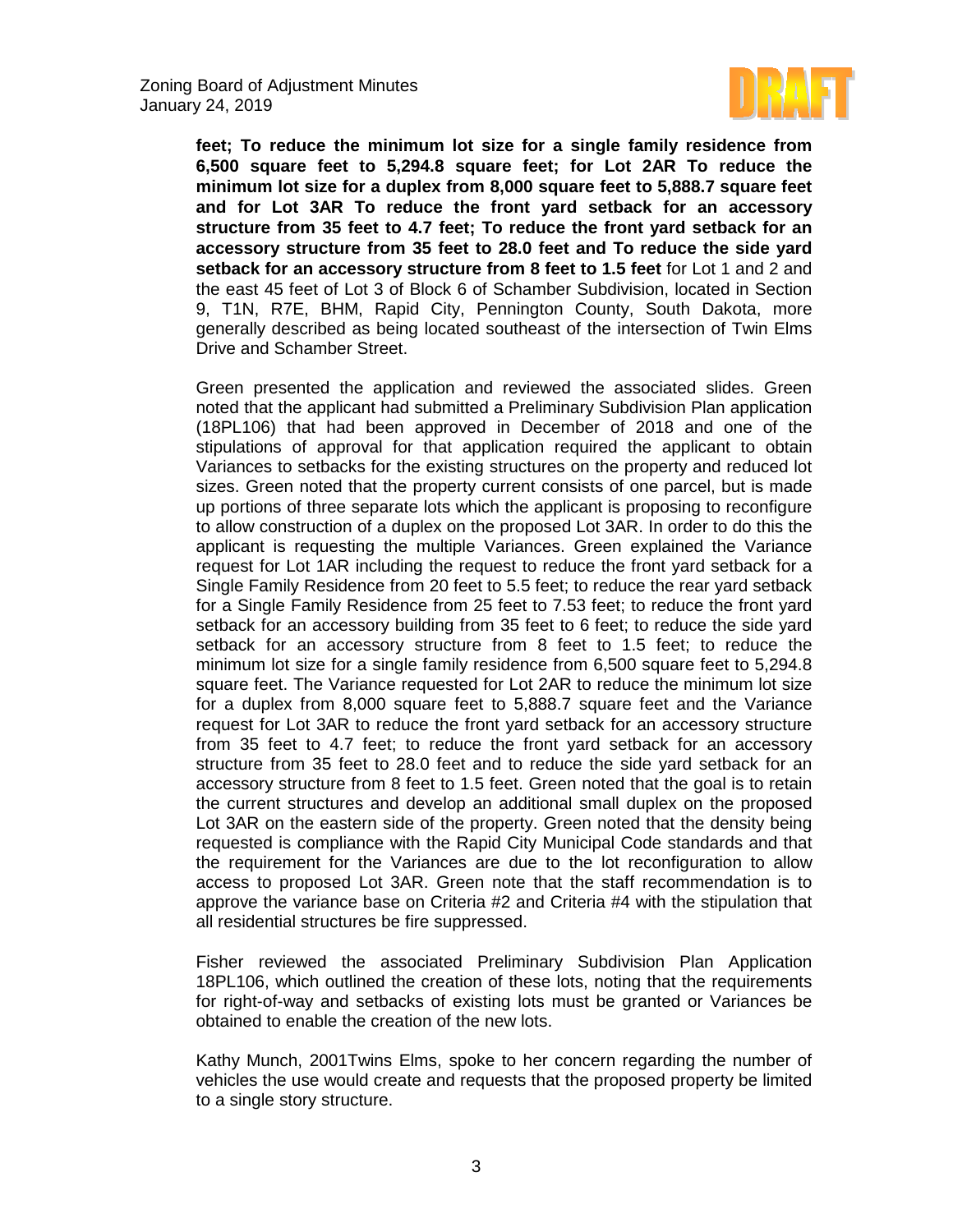

Kevin Andersen, speaking for Triple R Corporation, who has proposed to purchase the property for development, said that he would request to remove the stipulation to fire sprinkler the existing structures, stating it is financially infeasible. He stated that he would be willing to fire sprinkle the new structures. Anderson stated that the proposed designs would address the parking concerns as they include at least a single and possibly double garage. He also noted that the final design being either single-story of two-story depends on the outcome of these Variances.

In response to a question from Huus regarding the current accessory structures, Anderson stated that they are proposing to remove two if not three of the existing structures to make room for the proposed residential structure. Anderson also indicated that they are looking at two units with 1,100 to 1,300 feet living space per unit and again noted the two proposed floor plans.

Discussion regarding lot sizes and the removal of structures followed and it was noted that the removal of the structures significantly affects the requested Variances.

Fisher proposed a continuation to allow the applicant time to reconfigure the site plan with the newly proposed layout.

Andersen stated that the feasibility of the development is dependent on the Variances and that he is willing to commit to the removal of the structures if the Variances make the lot buildable.

Fisher clarified that if the noted structures are removed the Variance request will change. Therefore, prior to coming before the Planning Commission again the title of the Variance will be revised.

**Vidal moved, Quasney seconded and the Zoning Board of Adjustment carried to continue the Variance request to Lot 1AR to reduce the front yard setback for a Single Family Residence from 20 feet to 5.5 feet; To reduce the rear yard setback for a Single Family Residence from 25 feet to 7.53 feet.; To reduce the front yard setback for an accessory building from 35 feet to 6 feet; To reduce the side yard setback for an accessory structure from 8 feet to 1.5 feet; To reduce the minimum lot size for a single family residence from 6,500 square feet to 5,294.8 square feet; for Lot 2AR To reduce the minimum lot size for a duplex from 8,000 square feet to 5,888.7 square feet and for Lot 3AR To reduce the front yard setback for an accessory structure from 35 feet to 4.7 feet; To reduce the front yard setback for an accessory structure from 35 feet to 28.0 feet and To reduce the side yard setback for an accessory structure from 8 feet to 1.5 feet to the February 7, 2019 Zoning Board of Adjustment meeting. (7 to 1 with Braun, Bulman, Caesar, Golliher, Huus, Ottenbacher and Vidal voting yes and Quasney voting no)**

## 4 Discussion Items